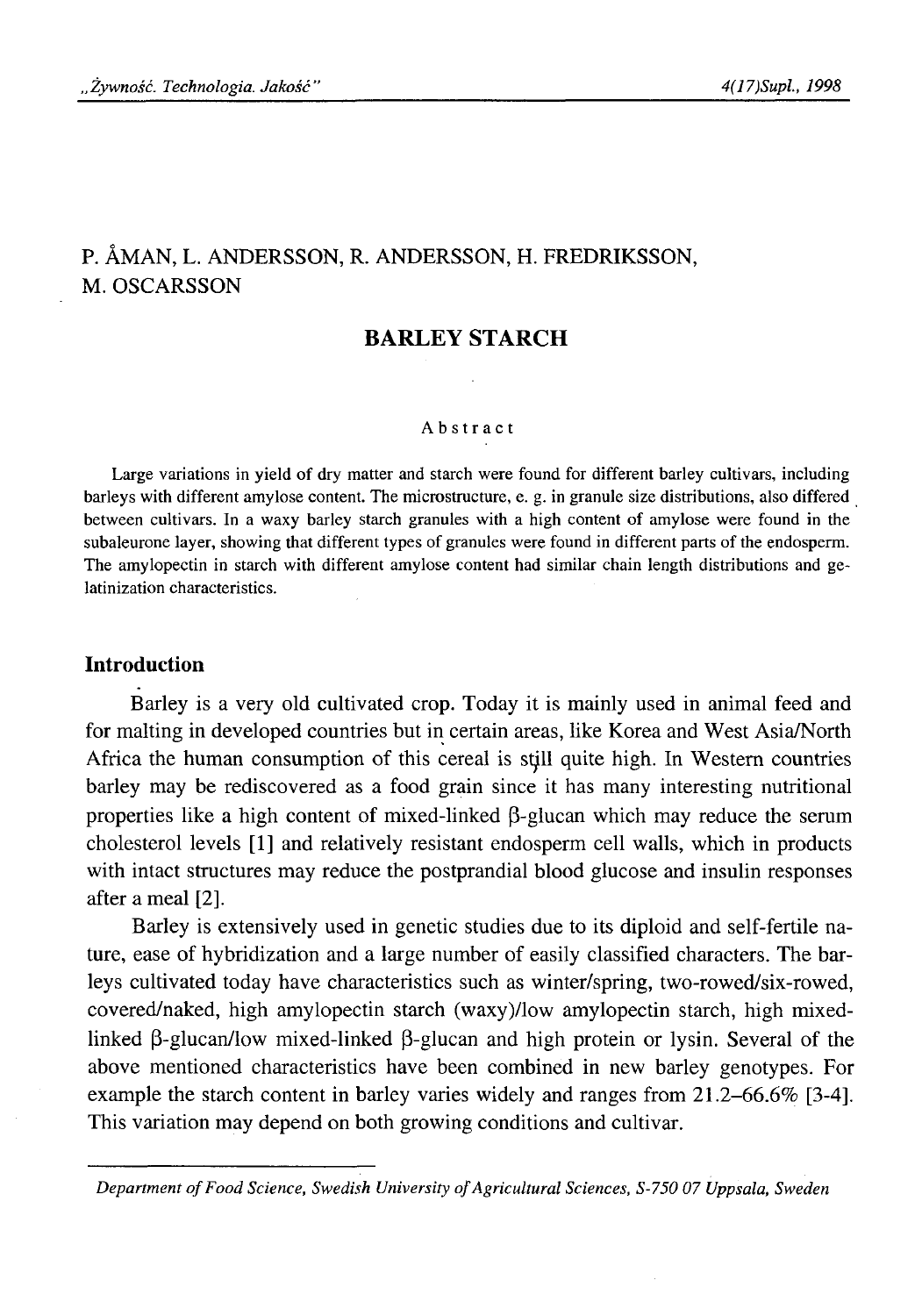Industrial processing of starch from barley is very limited, and to our knowledge only one full scale plant in Finland is operating [5]. The combination of a relatively low starch content, a high fibre content and that barley contains viscous and gelling materials which need special process steps, including the use of added enzymes, lead to that the products must have an added value compared to starch and byproducts from the traditional plants which generally use com, wheat or potato as raw materials.

Barley starch with low  $(0-14\%)$ , normal  $(19-30\%)$  and high  $(35-45\%)$  amylose content are available today [6 -8 ]. Especially the low amylose starch has rendered great interest during recent time due to its excellent freeze/thaw stability. The high amylose types could be of nutritional interest in products for control of blood glucose and insulin levels due to a significant formation of resistant starch in many processed foods.

In this proceeding we will report some results from our work on new barley types with low, normal or high amylose content. Results from both Swedish field experiments and chemical and physical studies will be presented.

### **Results and discussion**

### *Effect of cultivar and environment on yield and grain quality*

Ten barley cultivars including covered and naked types varying in their content of total starch, amylose, protein and β-glucan, were grown in different years, at various locations and nitrogen fertilization rates [9]. The barleys showed large variations in yield (3250-6690 kg/ha), starch content (51-67 % of DM), starch yield (1870-3840 kg/ha), protein content (8-15% of DM) and β-glucan content (3.5-5.9%). The naked and high amylose barley Hashonucier had the lowest yield and starch yield while the covered feed barley Lina had the highest. As the effect of year and location was generally less pronounced than the effect of N-rate, the yield and analysed variables were calculated as average values for the ten cultivars at the different N-rates. For all barleys the yield and protein content increased with higher nitrogen fertilization rates while the starch content decreased. Most of the barleys also showed higher β-glucan contents.

### *Composition and microstructure of barley samples*

Barley samples with a low (about  $8\%$ , waxy, SW 7142-92), normal (about  $25\%$ , Golf) and high (about 40%, naked Hashonucier and covered high amylose Glacier) amylose content were used in this investigation on the composition and microstructure (10). Growing location or nitrogen fertilization did not notably influence endosperm thickness or cell size in the different barleys in this limited study. Golf had overall thinner starchy endosperm cell walls and the chemical composition also showed that it contained less β-glucan than the waxy and high amylose samples. In Hashonucier and high amylose Glacier the starch granules were more even in size compared with Golf,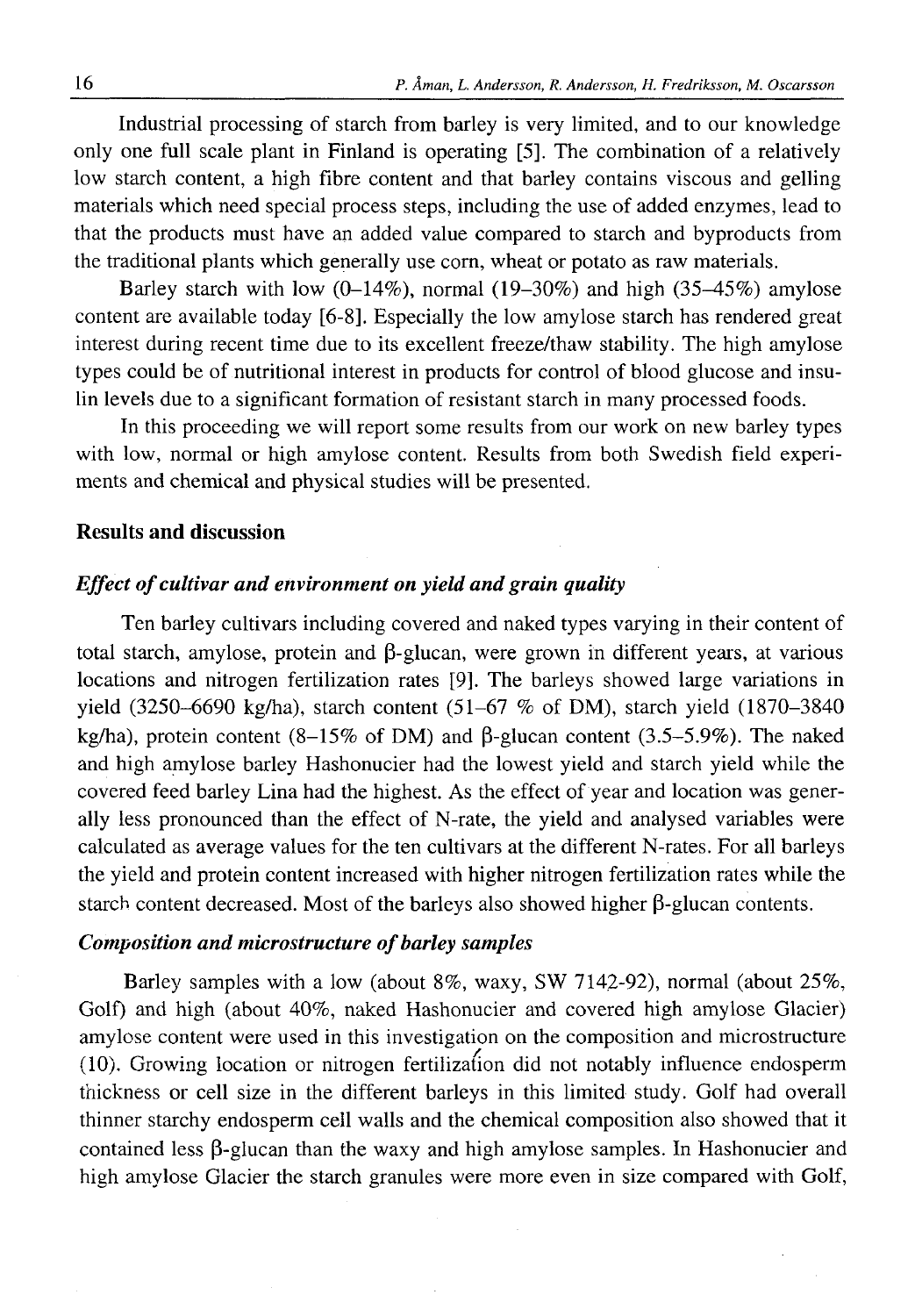which showed a typical bimodal distribution.In the waxy sample it was shown that medium sized granules which stained black with iodine, indicating a high amylose content, were located in the subaleurone layer while the rest of the granules stained more brownish. Consequently different types of starch granules were present in different parts of the endosperm.

In order to confirm the high amylose content in granules in the subaleurone layer, inner and peripheral parts of the kernels were isolated by pearling [11]. Chemical analyses of amylose content in isolated starch indeed showed that there was a higher concentration of amylose in the outer parts of the starchy endosperm.

### *Characterization of starch isolated from different types of barley*

Starch was isolated from pearled waxy (line 906129) normal (Golf), and high amylose (high amylose Glacier) barleys [12]. Small starch granules tended to associate to the protein fraction and may partly have been lost during the isolation procedure. The starch granules of the barleys with normal and low amylose content had similar size distribution profiles as measured by Coulter Counter and as revealed by scanning electron microscopy. The high amylose barley had smaller A-granules. The content of total amylose, as determined by iodine staining, was 5.6% in the waxy starch, 27% in the normal starch and 37% in the high amylose starch and the content of lipid complexed amylose (LAM) 2.4, 5.5 and 7.5%, respectively. Total amylose content as determined by gel permeation chromatography after debranching was generally 2%-units higher as compared to the results obtained by iodine staining.

The amylopectin unit chain length distribution of the three barleys were examined by high performance size exclusion chromatography, after debranching with isoamylase [12]. All three amylopectins showed a polymodal unit chain length distribution, with local peak maxima or shoulders at DP 12, 18-19 and 46-47. The weight average chain lengths were for the waxy starch 26.7, the normal amylose starch 25.8 and the high amylose starch 24.0. Consequently the high amylose barley seems to have amylopectin with somewhat shorter unit chains than the other two barleys. DSC gelatinization endotherms of the three starches were studied at a starch:water ratio of approximately 1:1. The enthalpy of gelation of the amylopectin were similar in the three samples (range 15.6-16.1 J/g amylopectin). As a general conclusion all three amylopectins had similar structural and gelatinization characteristics.

#### REFERENCES

- [1] Newman R.K., Newman C.W.: Cereal Foods World, 36, 1991, 800-805.
- [2] Granfeldt Y., Liljeberg H., Drews A., Newman R., Bjorck I.: Am. J. Clin. Nutr., 59, 1994, 1075- 1082.